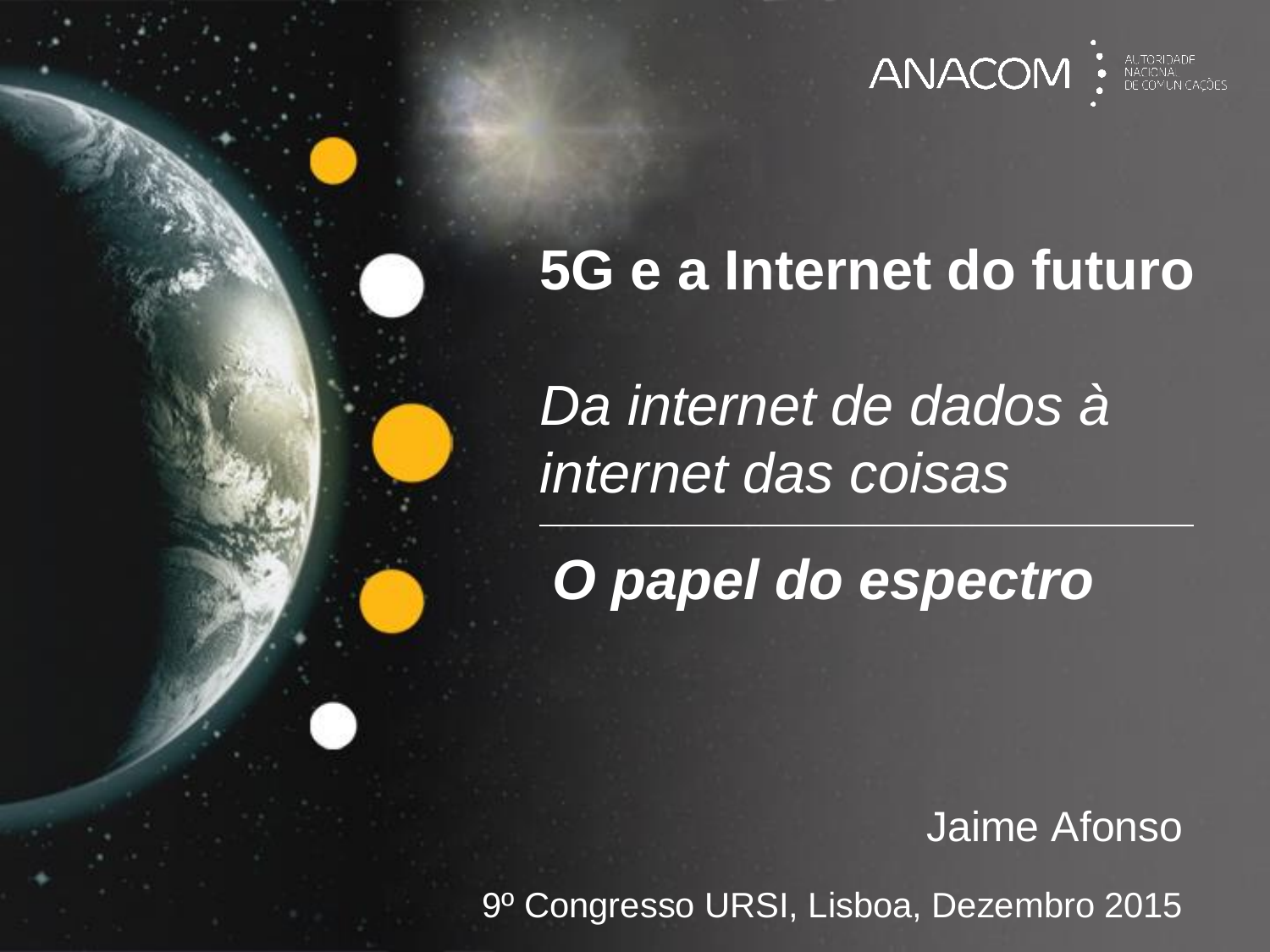## **Estatísticas**



- *Global IP traffic has increased more than fourfold in the past 5 years*
- Nearly half of all IP traffic will originate with non-PC devices by 2017.
- In 2016, **about 1 in 7 people** (or about 1 billion) are forecasted to purchase **new smartphones**.
- **Traffic from wireless and mobile devices will exceed traffic from wired devices** by 2019**.**
- *In 2017, the gigabyte equivalent of all movies ever made will cross global IP networks every 3 minutes.*
- *More than 500 million photos are uploaded and shared every day.*
- *About 100 hours of video is uploaded to YouTube every minute.*
- Globally, consumer internet **video traffic will be 80 percent** of all consumer Internet traffic **in 2019,**  up from **64 percent in 2014**
- Mobile internet traffic as a percentage of all internet traffic is expected to continue growing one-and*a-half times per year.*
- *The number of connected devices could reach more than 50 billion over the next decade*
- *More than two-thirds of the world's mobile data traffic will be video by 2018, with video traffic growing 14-fold over the next five years.*
- *More than half of all smartphone traffic appears to be routed over Wi-Fi networks, and this nomadic traffic is growing 4-6 times faster than mobile traffic.*
- 28,000 GB of internet traffic is **generated every second** by, amongst other things, 2 400 000 emails, 1 800 Skype calls, 49 000 Google searches and 103 000 YouTube video
- **Africa i**s the only region where mobile broadband **penetration remains below 20%**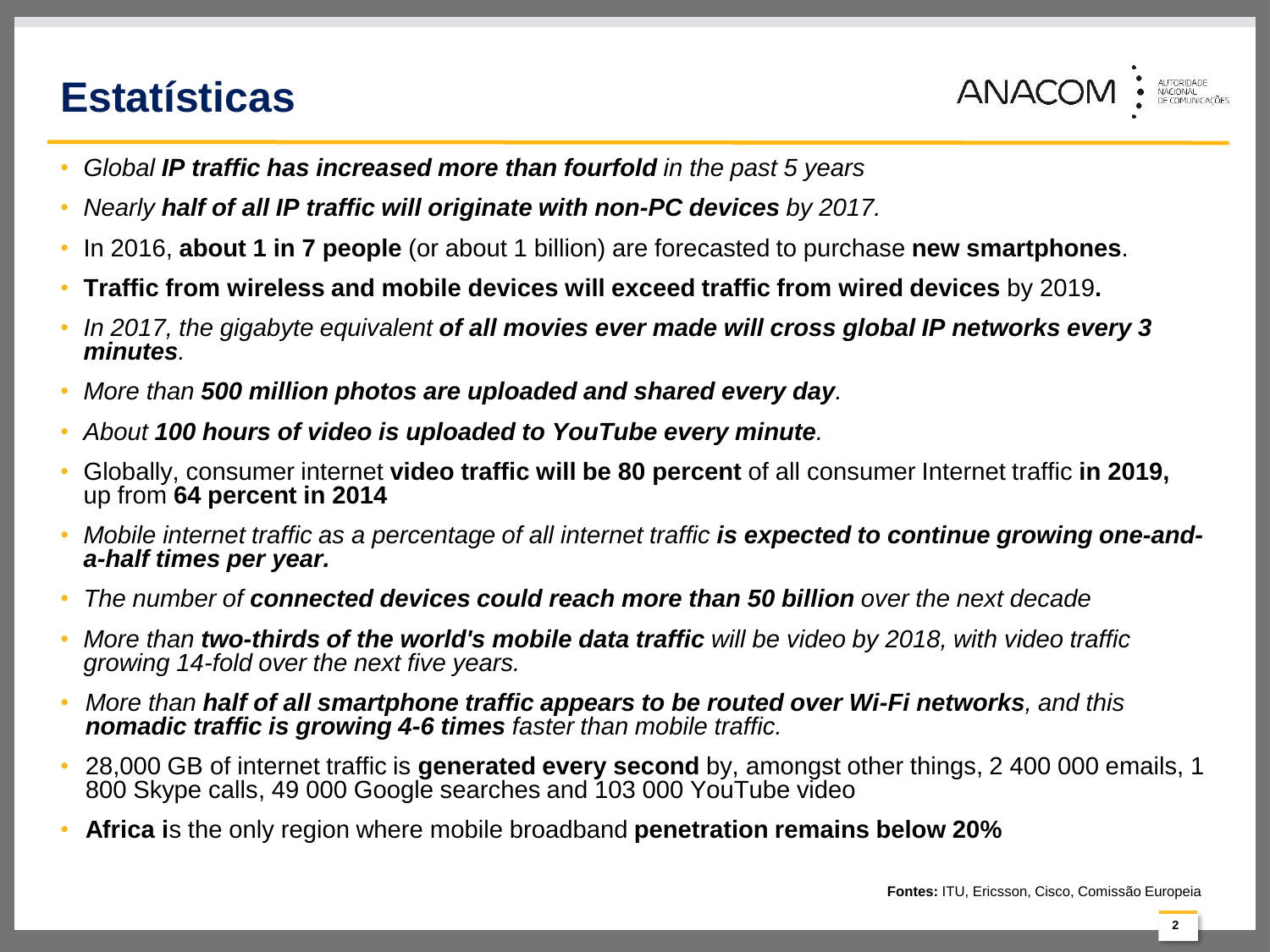## **IoT - Enquadramento**

**ANAC** 

## IoT (*Internet of Things*):

M2M, NFC, RFID, USN, MTC, WASN, Smart\*\*\*..



## ITU-R

- "..concept encompassing various platforms, applications, and technologies that are, and will continue to be, **implemented under a number of radiocommunication services**";
- ".. implementation of the IoT **does not require specific regulatory provisions in the Radio Regulations**"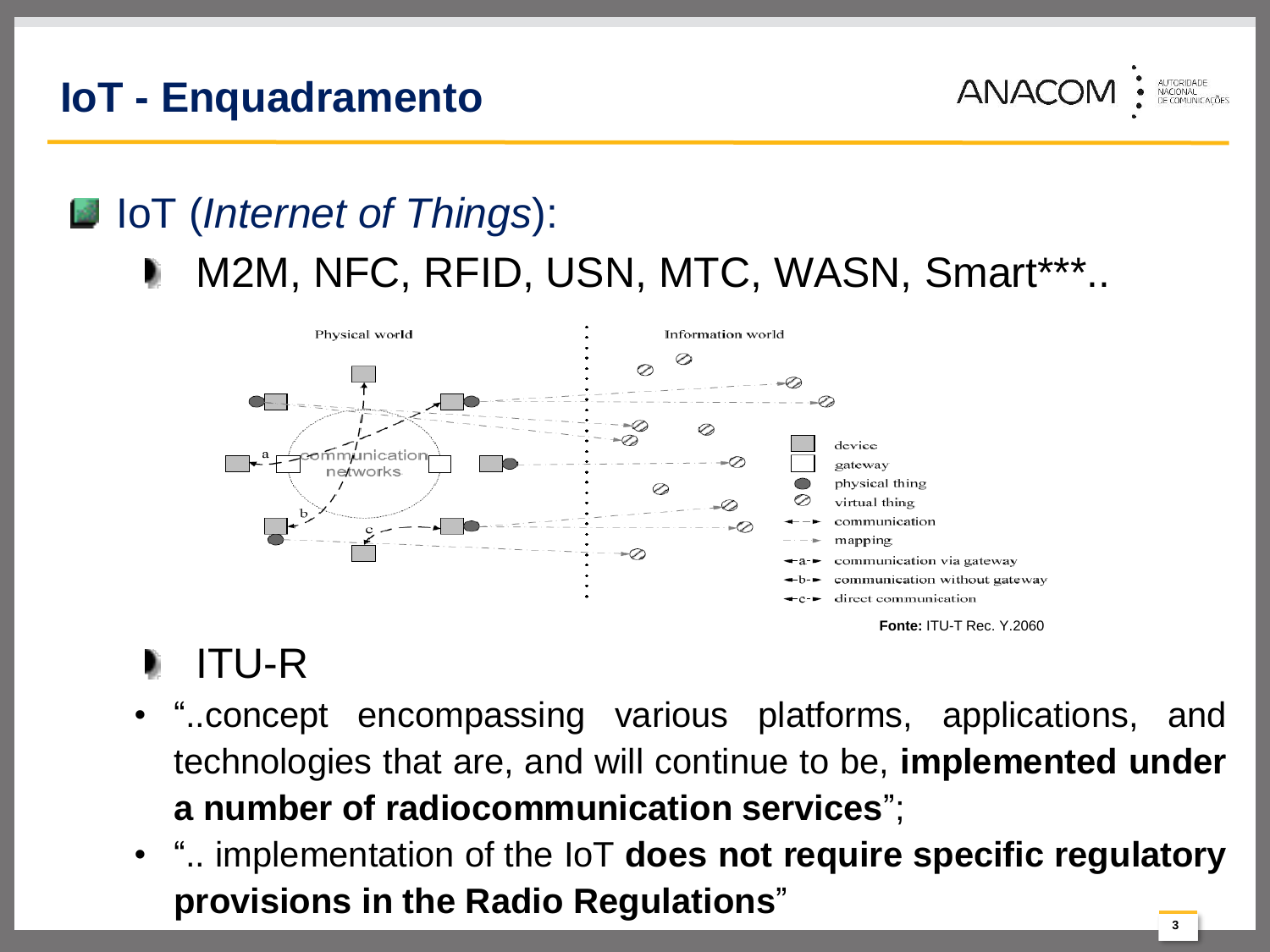#### **Espectro: IoT e o IMT futuro**



IoT: espectro partilhado *vs* espectro dedicado

- **Suporte nas redes móveis**
- **J** Visão "5G" IMT. 2020

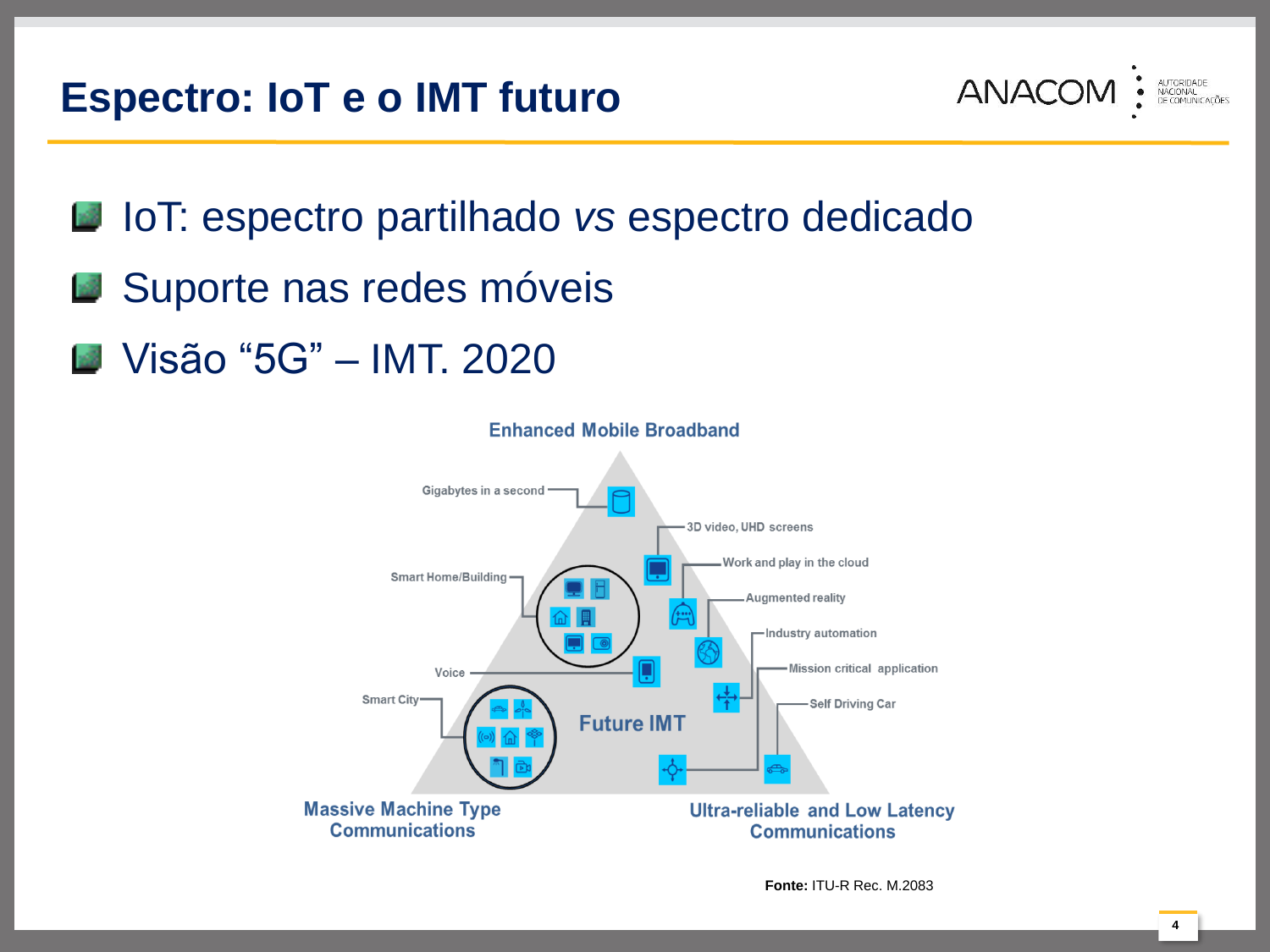#### **Desafios**





- Espectro necessário:1340 a 1960 MHz de espectro 盛
- Espectro contiguo e banda larga: harmonização 盛
- Estudos sobre partilha do espectro (LSA, CR) ١d
- Espectro "5G": a discutir na WRC-19 (faixas acima dos 20 GHz)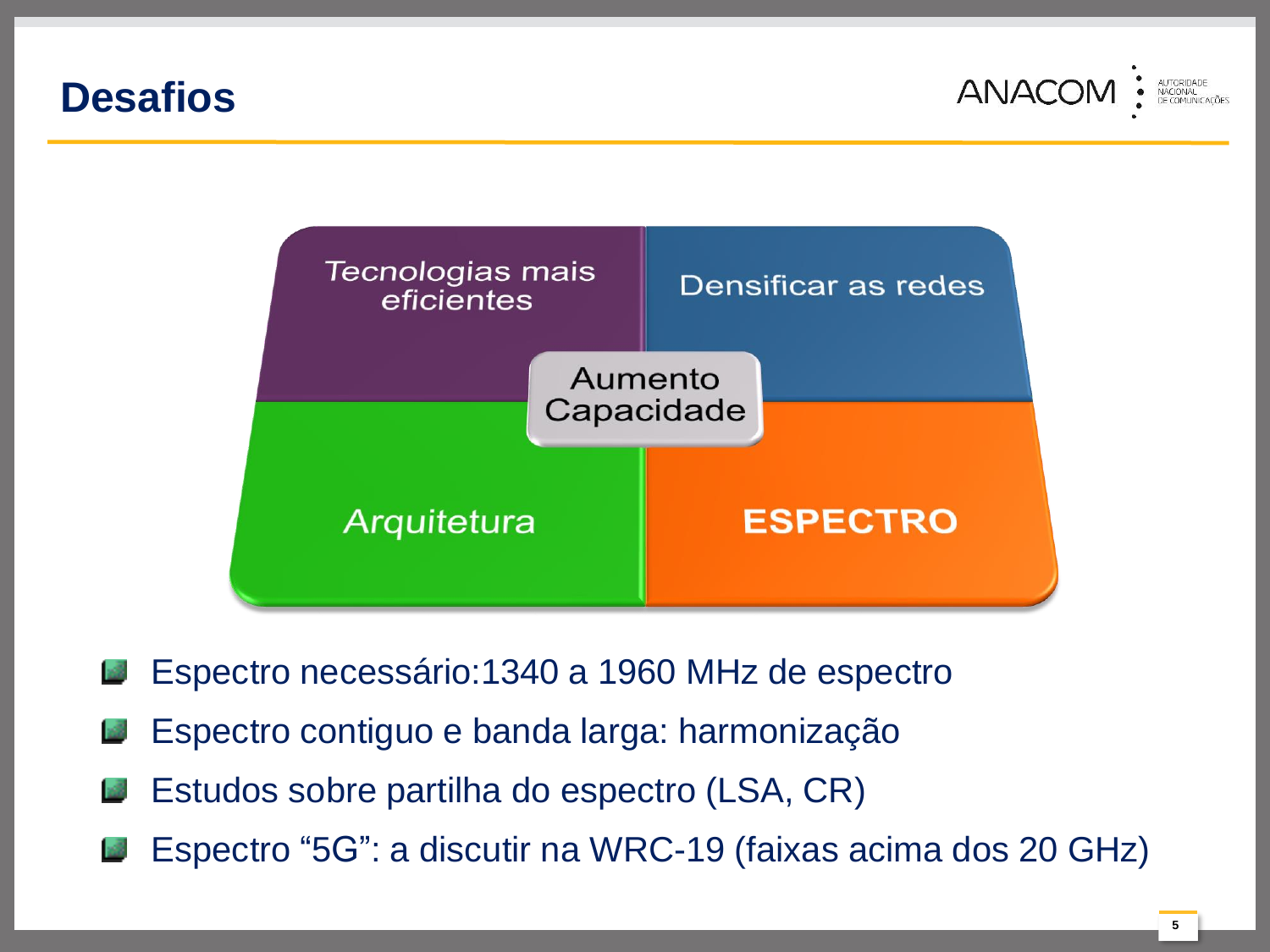#### **5G: "use cases"**





**Fonte:** *Ericsson*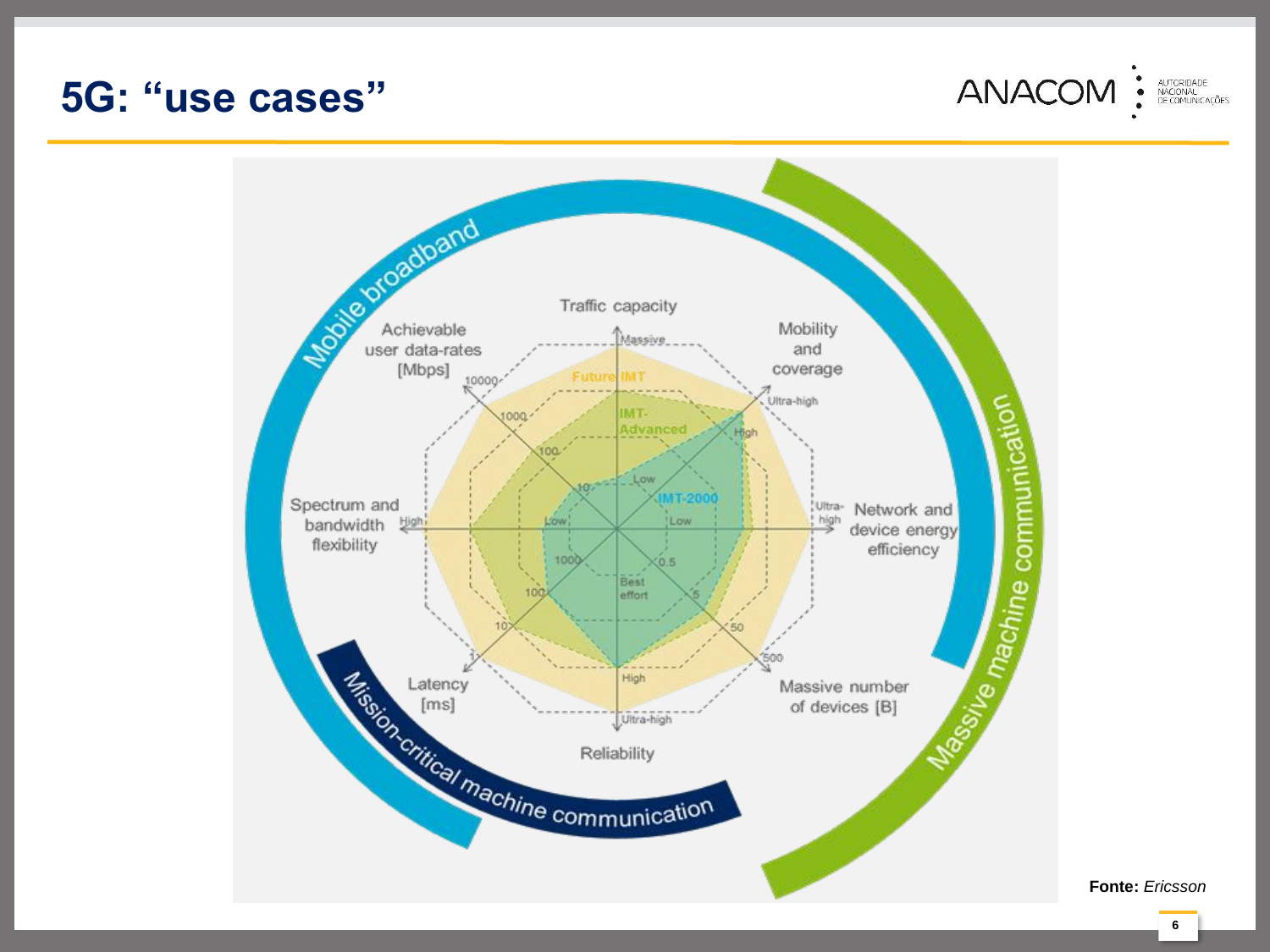#### **Espectro**

**ANACC** 

- Sistemas móveis: várias tecnologias/faixas
- Utilização flexível do espectro



- Futuro, a ter em conta:
- Programa politico do espectro/Revisão do quadro regulamentar
- Espectro necessário em outras áreas: p.ex. Galileo, GMES, PPDR, PMSE
- 700 MHz